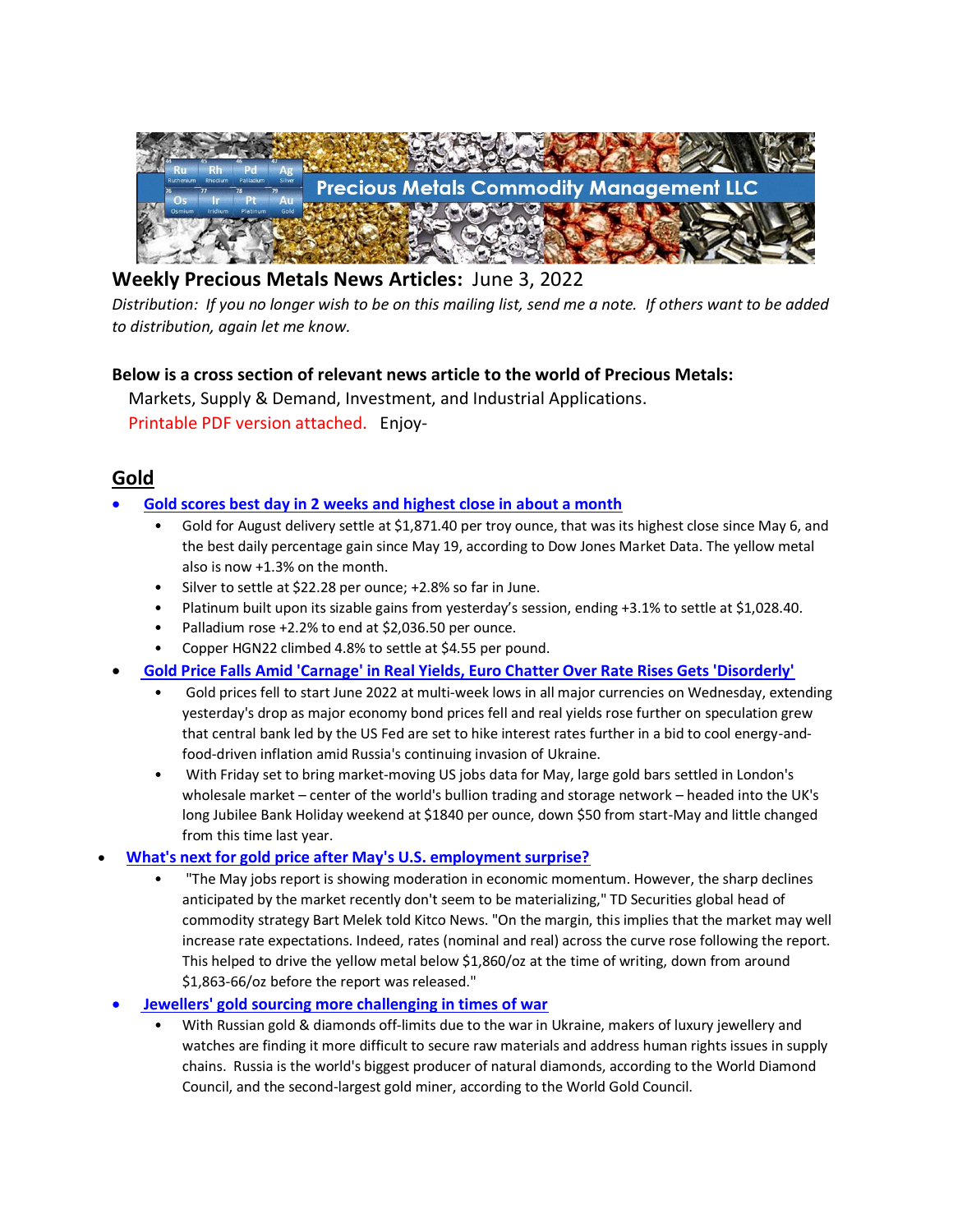- Cartier maker Richemont said it was not buying any diamonds mined in Russia since the invasion, and it reaffirmed in its sustainability report on Thursday it was not buying any recycled gold from Russia.
- **[Tennessee removes sales tax on gold and silver, only eight states to go](https://www.kitco.com/news/2022-05-30/Tennessee-removes-sales-tax-on-gold-and-silver-only-eight-states-to-go.html)**
	- Gold and silver made another important step to becoming legal tender in the United States. Ahead of the Memorial Day long weekend, Tennessee Governor William Lee signed into law House Bill 1874, removing sales taxes on gold, silver and platinum bullion coins.

## **Semiconductor Related Articles (impacting Precious Metals electronics):**

- **[Tech war: China's semiconductor heartland woos foreign investors as US pushes for supply](https://www.scmp.com/tech/tech-war/article/3179315/tech-war-chinas-semiconductor-heartland-woos-foreign-investors-us)  [chain decoupling](https://www.scmp.com/tech/tech-war/article/3179315/tech-war-chinas-semiconductor-heartland-woos-foreign-investors-us)**
	- Jiangsu province is set to host an online seminar to entice foreign semiconductor firms to partner up with local counterparts
	- The region is home to factories of Taiwan Semiconductor Manufacturing Co and SK Hynix, whose expansion plan in Wuxi fell through
- **[Apple's iPhone assembler says supply chain outlook](https://www.cnbc.com/2022/05/31/apples-iphone-supplier-says-supply-chain-outlook-better-than-feared.html) better than feared**
	- Apple's iPhone assembler said the impact of Covid-19 lockdowns in China has been better than it feared, Nikkei Asia reported Tuesday.
	- Foxconn in late March paused its operations in the key manufacturing city of Shenzhen after Chinese authorities locked down several major cities.
- **[Intel urges US and EU to collaborate to reinvigorate semiconductor leadership](https://www.digitimes.com/news/a20220601VL202/intel-semiconductor.html)**
	- They stressed that aligning the semiconductor policies and principles of both sides of the Atlantic is "of utmost importance to achieve their common long-term objectives, yet finding shared solutions is key to practical implementation." Intel referred to the EU's requirement for member states to "expedite permitting processes of semiconductor facilities, and even allows derogations in permit granting procedures, including in certain environmental assessments if other conditions are met" as examples of such "practical implementations."

#### • **[Semiconductor Growth Still Seen at 11% Despite 2022 Headwinds](https://www.icinsights.com/news/bulletins/Semiconductor-Growth-Still-Seen-At-11-Despite-2022-Headwinds/)**

- Despite rampant inflation, soaring energy costs, ongoing glitches in supply chains, recent Covid-19 virus lockdowns in China, and Russia's war with Ukraine, IC Insights continues to anticipate an 11% increase in total semiconductor sales this year—the same growth rate that was forecast in January. However, what's different in IC Insights' new updated forecast is how the semiconductor market achieves the low double-digit percentage growth and reaches record-high sales of \$680.7 billion in 2022.
- **[Smartphone market to take 3.5%](https://www.taipeitimes.com/News/biz/archives/2022/06/03/2003779247) hit: research firm**
	- IDC attributed the downward projection to three consecutive quarters of decline in shipments, and increasing supply and demand challenges, the report said.
	- However, the market researcher expects the decline to be a "short-term setback" and retained its five-year compound annual growth rate projection of 1.9 percent through 2026, as it expects the market to rebound next year, it said.

#### **Silver**

- **[Silver supply diminishing as demand poised to blossom](https://www.mining.com/web/silver-supply-diminishing-as-demand-poised-to-blossom/)**
	- With supply trends likely unable to keep up with longer-term demand, silver has some compelling fundamentals that could make it a smart pick in today's market environment.
- **[Trina Solar's pathway to TOPCon](https://www.pv-magazine.com/2022/05/30/trina-solars-pathway-to-topcon/) (Solar PV cell metallization technology)**
	- Trina Solar will eventually start selling TOPCon and heterojunction products, even though it built its first large-scale TOPCon project four years ago. The company says it is now making progress on TOPCon module production, despite supply chain issues.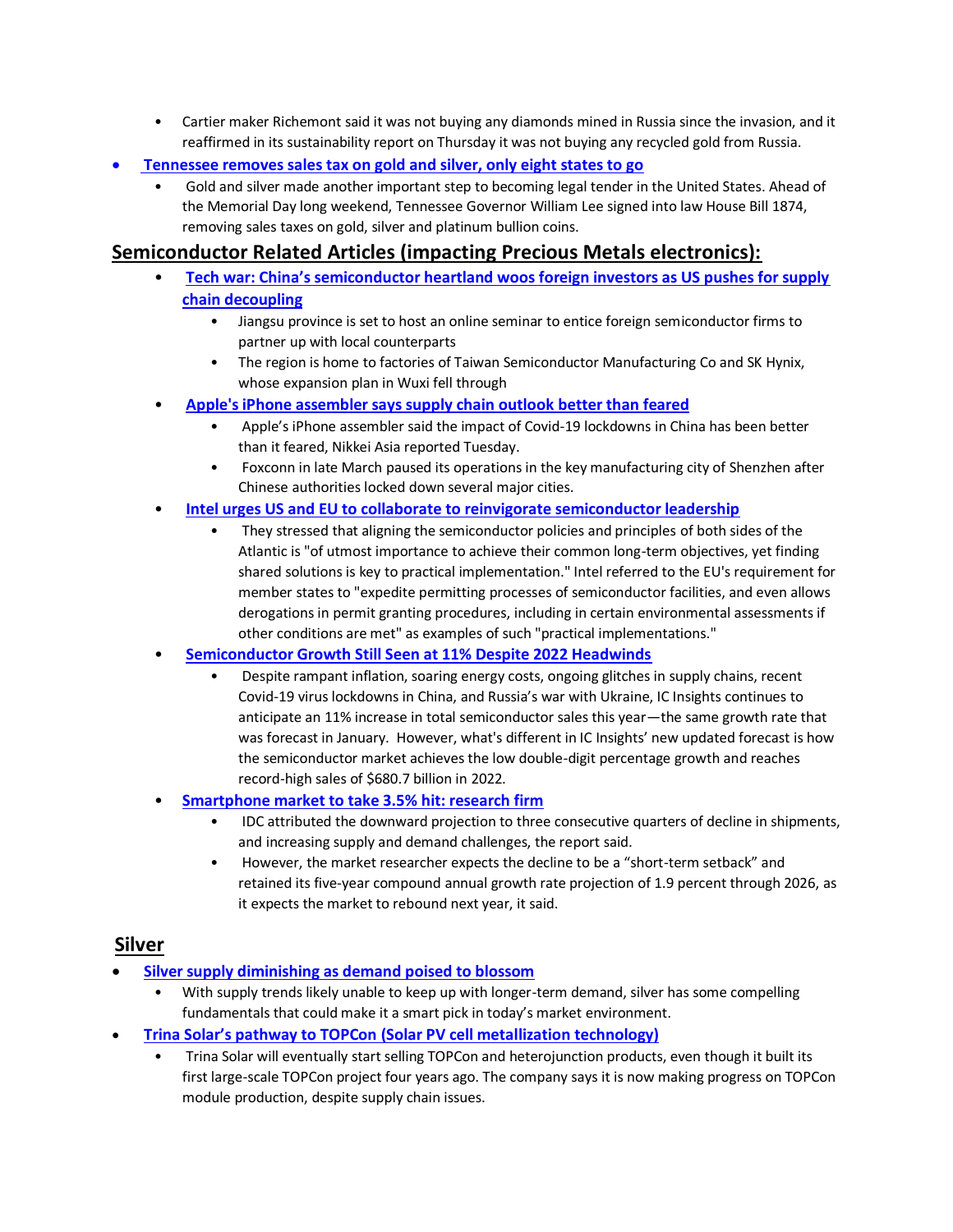- *Matt: n-type TOPCon In the tunnel oxide passivated contact (TOPCon) and Silicon heterojunction solar (SHJ) cells, silver is used on both the front and rear contacts. So, consumption is roughly double at 25.6 mg/W (TOPCon) and 33.9 mg/W (SHJ). This would result in respective silver limited sustainable manufacturing capacities of 380 GW, 230 GW, and 170 GW, given 20% of the 2019 global silver supply.*
- **[Rising costs affecting LSS progress](http://www.theedgemarkets.com/article/rising-costs-affecting-lss-progress)**
	- Higher prices of solar panels are slowing the rollout of solar photovoltaic (PV) projects, especially large scale solar (LSS) farms with very competitive tariff bids.
	- From record lows in 2020, solar panel prices, which make up more than half of project costs if the land costs are excluded, had risen 30% to 40% to its three-year high in late 2021 as prices of polysilicon and aluminium jumped multifold to near decade highs.
- **[The Great Ballistic Rally in Gold and Silver](https://www.commoditytrademantra.com/silver-trading-news/the-great-ballistic-rally-in-gold-and-silver-phase-2/) – Phase 2**
	- As mentioned in my earlier post, the Phase 2 rally in gold and silver would commence in the mid of May 2022 and I expect there would be a major rally in Silver (more than gold) on display. Silver has been an under-performer in this so-called commodity super cycle till date. Then would be the time for silver to take center-stage.

# **Precious Metals Mining:**

- **[Three month strike set to end at Sibanye as miners back deal](https://www.reuters.com/business/three-month-strike-set-end-sibanye-miners-back-deal-2022-06-03/)**
	- South African precious metals miner Sibanye Stillwater (SSWJ.J) said on Friday that trade unions leading a strike at its gold operations had a mandate from their members to accept a three-year wage deal.
- **[Zimbabwe Darwendale PGM project struggling to attract backing](https://www.miningmx.com/trending/49732-zimbabwe-darwendale-pgm-project-struggling-to-attract-backing/)**
	- The development of Darwendale, one of Zimbabwe's largest platinum group metal (PGM) prospects, has been thrown into doubt as lenders don't want to be connected to a venture which has Russian economic interests at its heart.
	- According to a report by Bloomberg News, the site of the deposit has been abandoned since the beginning of last year and its backers are finding it difficult to attract new capital. Vitaliy Machitskiy's Vi Holding, which has a 50% stake, is reluctant to continue investing after years of delays, the newswire said.
- **[Tharisa raises flag on capital cost lift at \\$250m Karo Platinum Project as inflation bites](https://www.miningmx.com/news/platinum/49649-tharisa-raises-flag-on-capital-cost-lift-at-150m-karo-platinum-as-inflation-bites/)**
	- In March, Tharisa announced it had taken control of Karo Mining Holdings which controls the project. Karo Platinum Project is scoped to produce 150,000 ounces a year in PGM concentrate, effectively doubling Tharisa's PGM footprint when complete – about 24 months after the start of construction

# **E-Waste & Precious Metals Recycle Related:**

- **[Legislation Passed Banning Vehicle Recyclers From Accepting Any CATs Unattached To Cars](https://autorecyclingworld.com/legislation-passed-banning-vehicle-recyclers-from-accepting-any-cats-unattached-to-cars/)**
	- In Connecticut, US, earlier this month, legislation {Public Act 22-43) to regulate the purchase of catalytic converters was passed. The act takes aim at the recent rise in catalytic converter thefts by establishing new requirements for businesses that purchase these parts.
- **[Twenty Catalytic Converter Recycling Tips](https://autorecyclingworld.com/twenty-catalytic-converter-recycling-tips/)**
	- United Catalyst Corporation (UCC), a North American-based processor of scrap catalytic converters that offer global refining services provides twenty tips on recycling catalytic converters.
- **[PGM Recovery Systems Becomes Noble6](https://autorecyclingworld.com/pgm-recovery-systems-becomes-noble6/)** 
	- PGM Recovery Systems yesterday announced its rebrand to Noble6! Along with a new brand name and logo, there is a new website and a price guide that has been updated.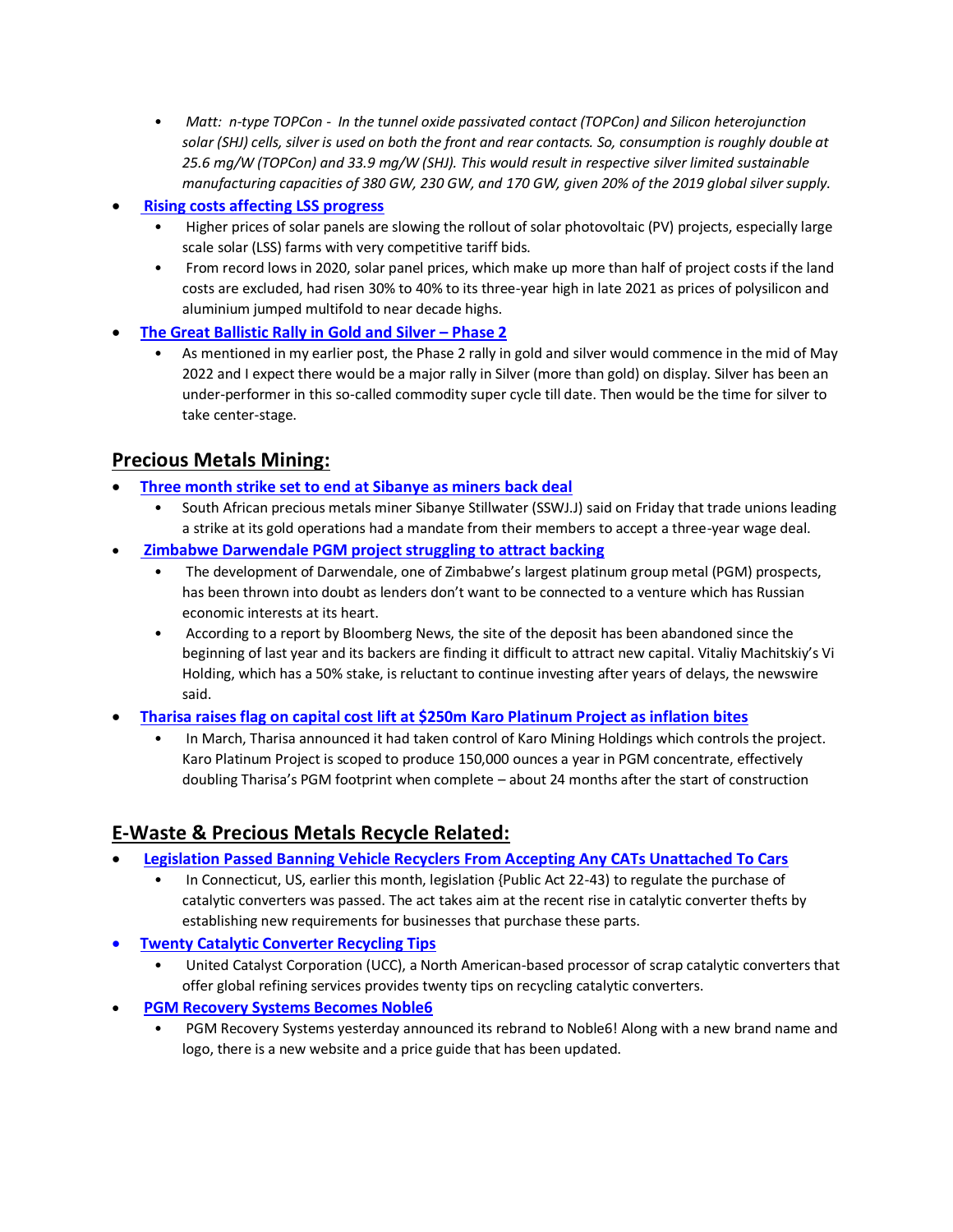## **Platinum**

### • **[New-Generation Platinum Agents for Solid Tumors](https://www.medscape.com/viewarticle/589012)**

- Cisplatin was one of the first chemotherapeutic agents to exhibit broad efficacy in solid tumors and it remains among the most widely used agents in the treatment of cancer. Its introduction inspired great efforts to design similarly effective platinum agents that overcome the three main limitations of cisplatin: toxicity, tumor resistance and poor oral bioavailability. However**, 40 years after the initial discovery of cisplatin, only two platinum agents have garnered US FDA approval: carboplatin and oxaliplatin**.
- Now, two exciting platinum agents have been brought to Phase III trials: **satraplatin** in hormonerefractory prostate cancer and **picoplatin** in small-cell lung cancer. If successful, they may inspire a new effort to bring better-designed platinum agents to market. This article reviews the clinical development of platinum agents to date and speculates on the role of platinum agents in the near future.
- **[Could hydrogen-powered fuel cell vehicles be the PGM industry of tomorrow?](https://stockhead.com.au/resources/could-hydrogen-powered-fuel-cell-vehicles-be-the-pgm-industry-of-tomorrow/)**
	- Metals Focus flagged in its Platinum Group Metals Focus 2022 report that the International Energy Agency (IEA) has estimated that hydrogen electrolyser capacity may exceed 300MW and that 350 projects in development that could bring as much as 54GW capacity on stream by 2030.
	- "If realised, this could result in existing electrolyser demand of a few thousand ounces of PGM demand becoming several hundreds of thousands by the end of the decade," the report said.

#### • **[A unique nanocatalyst paves the way for plastic upcycling](https://www.nanowerk.com/news2/green/newsid=60745.php)**

- In 2020, a team of researchers led by Ames Laboratory scientists developed the first processive inorganic catalyst to deconstruct polyolefin plastics into molecules that can be used to create more valuable products. Now, the team has developed and validated a strategy to speed up the transformation without sacrificing desirable products.
- The catalyst was originally designed by Wenyu Huang, a scientist at Ames Lab. It consists of platinum particles supported on a solid silica core and surrounded by a silica shell with uniform pores that provide access to catalytic sites. The overall amount of platinum needed is quite small, which is important because of platinum's high cost and limited supply.

# **Fuel Cells/Hydrogen Economy Related Articles:**

- **[Johnson Matthey Invest in AEM Electrolyzer Manufacturer Enapter](https://www.chemengonline.com/johnson-matthey-invests-in-aem-electrolyzer-manufacturer-enapter/)**
	- The partnership will include collaborating on the joint development of advanced components for Enapter's AEM stacks. Specialized catalysts will also be supplied, recognizing Johnson Matthey's undisputed expertise in catalysis. As part of the partnership, JM will invest €20m (representing 4.31%) in Enapter.
	- Both companies are committed to supporting the transition to net zero by accelerating the development of AEM electrolysis. Enapter's highly efficient standardised and modular AEM electrolysers allow green  $H_2$  production from kW to MW scale at lower associated costs for various applications, including electricity storage, production of synthetic gas or methane (power-to-gas), mobility ( $H_2$  refuelling and e-fuels) and industrial use.
- **[Renault unveils hydrogen \(fuel cell + EV hybrid\) car concept with a 497-mile range](https://www.hydrogenfuelnews.com/hydrogen-car-renault/8552865/?)**
	- The vehicle is called the Scenic Vision bringing together an electric motor and a fuel cell fed by  $H<sub>2</sub>$ . The hydrogen car has a 2.5-kilogram tank located at its front end. According to the automaker, it would take about 5 minutes to fuel up.
- **[China has discreetly taken 10 per cent of the world's market for hydrogen fuel-cell vehicles.](https://finance.yahoo.com/news/china-discreetly-taken-10-per-093000418.html)  [Here's a look at the company leading the charge](https://finance.yahoo.com/news/china-discreetly-taken-10-per-093000418.html)**
	- Sinosynergy's ambitions in pushing for the embrace of hydrogen fuel cells. The company, which marks its seventh birthday on June 30, produces 70 per cent of China's fuel cell stacks at the heart of the fuel-cell system.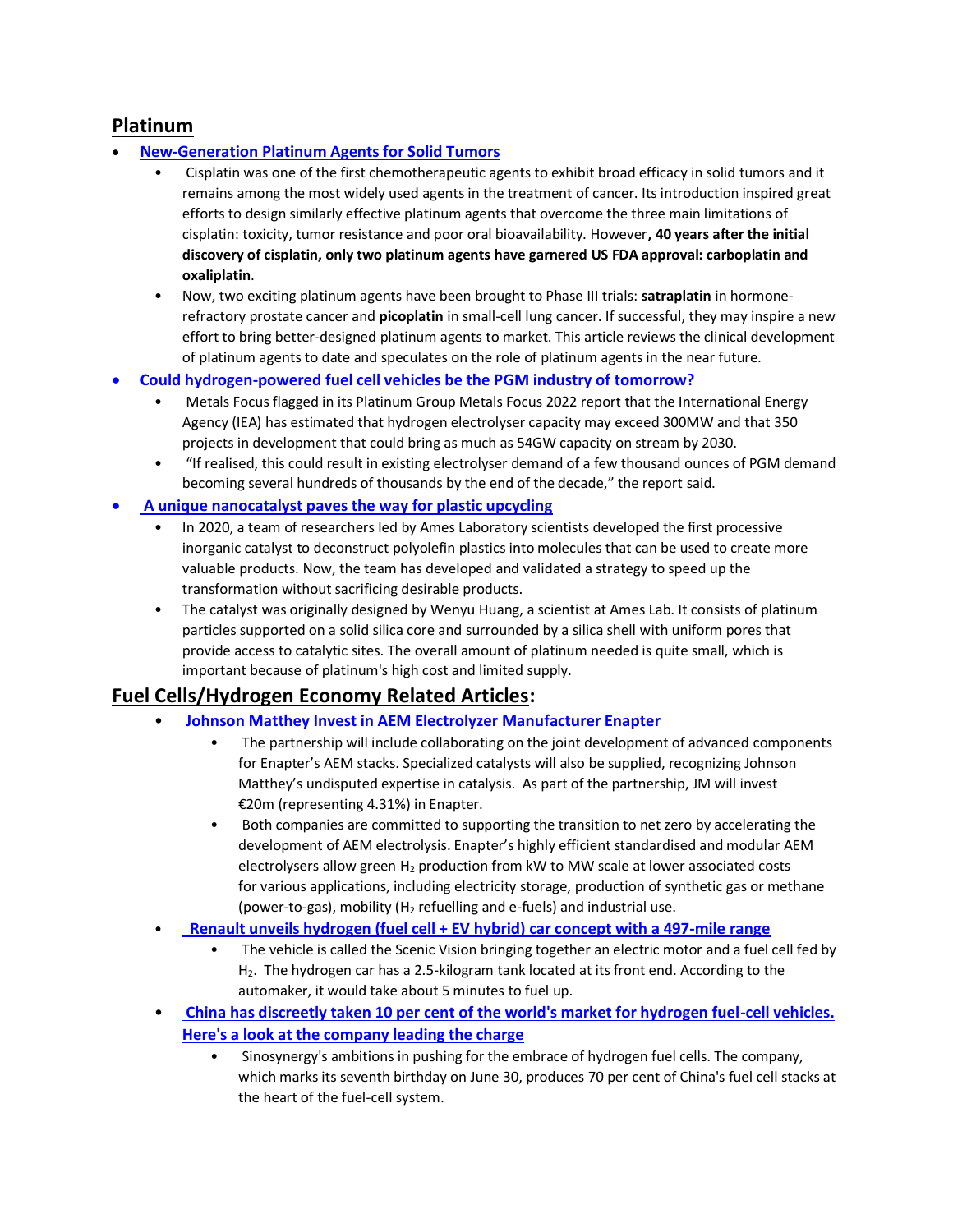#### • **[Nuclear hydrogen doesn't get the attention expected from REPowerEU](https://www.hydrogenfuelnews.com/nuclear-hydrogen-repowereu/8552887/?awt_a=1jpsU&awt_l=LyQiC&awt_m=fw_KD96yF85DlsU)**

- The European Commission recently presented its new strategy to responds to the energy crisis.
- When the European Commission (EC) released its REPowerEU Plan, nuclear hydrogen was expected to take one of the top spots in terms of attention. Now that it's out, many are surprised that this was not at all the case.
- **[Are Reversible Power-to-Gas Systems an Economically Feasible Storage Medium?](https://www.electropages.com/blog/2022/05/are-reversible-power-gas-systems-economically-feasible-storage-medium)**
	- *Matt: Some Fuel Cell Stacks can process both direction, excess renewable Power-to-Gas (PtG) and reverse and burn the hydrogen Gas-to-Power (GtP).*
	- The overall results of the report showed that modular systems require low hydrogen prices for the reversibility feature to be of economic value. On the other hand, the calculations showed that the integrated PtGs can be economically viable when the hydrogen prices are high because they can not only generate the hydrogen easily but they can also provide more electricity back to the grid during times of limited power supply―making them a better buffer against price fluctuations and the intermittency of many renewable energy sources.
- **[The Hydrogen Stream: World's first hydrogen](https://www.pv-magazine.com/2022/06/01/the-hydrogen-stream-worlds-first-hydrogen-powered-towboat/)-powered towboat**
	- Shipbuilder Hermann Barthel has developed the world's first push boat to combine batteryelectric propulsion with hydrogen and fuel cell technology. Iberdrola and Fertiberia, meanwhile, have commissioned Europe's largest green hydrogen production plant.
- **[Anglo launches world-first hydrogen-powered haul truck](https://www.engineeringnews.co.za/article/anglo-launches-world-first-hydrogen-powered-haul-truck-2022-06-01)**
	- The NuGen hydrogen ecosystem comprises a 3.5 MW hydrogen electrolyser and hydrogen tanks storing 800 kg of hydrogen at 500 bars of pressure. The ecosystem also has a truck retrofit area and solar photovoltaic panels that feed the mine grid.

# **Palladium**

- **[Toyota misses April global production target due to COVID, parts shortage](https://www.reuters.com/business/autos-transportation/toyota-misses-april-global-production-target-due-covid-parts-shortage-2022-05-30/)**
	- Toyota last week downgraded its global production plan for June to around 800,000 vehicles due to the impact of COVID-19 containment measures in China and signalled the possibility of lowering its full-year output plan of 9.7 million vehicles
- **[CPM Group's June market forecast: gold, silver, platinum, palladium](https://www.kitco.com/commentaries/2022-05-31/CPM-Group-s-June-market-forecast-gold-silver-platinum-palladium.html)**
	- CPM Group's Jeffrey Christian provides and short update on Gold and Silver markets and follows it up with a much more in depth conversation about CPM's views on why we expect Platinum to continue to trade at lower levels in the short and medium term, and why we are bullish on Palladium.
- **Ongoing Russia-Ukraine Conflict Could Keep Palladium Prices Elevated**
	- "Russia's invasion of Ukraine has infused massive uncertainty into the global palladium supply chain, pushing the autocatalyst metal to an all-time intraday high of US\$3,442 per ounce in early March," an Investing News report noted. "Positioned as the second largest producer of palladium, Russia's annual output of the precious metal accounts for 37 percent of primary palladium supply."
- **[U.S. car sales at 'recessionary levels,' as inflation, rising interest rate concerns increase, RBC says](https://www.msn.com/en-us/money/companies/us-car-sales-at-e2-80-98recessionary-levels-e2-80-99-as-inflation-rising-interest-rate-concerns-increase-rbc-says/ar-AAY0OZM?ocid=BingNewsSearch)**
	- US new-car sales dipped below an annualized 13 million vehicles in May, prompting analysts at RBC to say they are at "recessionary levels," although demand is still heated and auto makers offer few if any incentives to those looking to buy a new vehicle.

# **PGM Minor Metals (Rhodium, Iridium, Ruthenium, Osmium)**

- **[Novel tech for extracting hydrogen gas from liquid carriers](https://www.pv-magazine-australia.com/2022/05/30/novel-tech-for-extracting-hydrogen-gas-from-liquid-carriers/)**
	- "In a conventional batch reactor, 99% of the photocatalyst is titanium oxide, and 1% is rhodium. In our continuous flow reactor, we only need to use 0.025% rhodium, which makes a big difference in the final cost. A single gram of rhodium costs more than US\$500," said Milad Abolhasani, corresponding author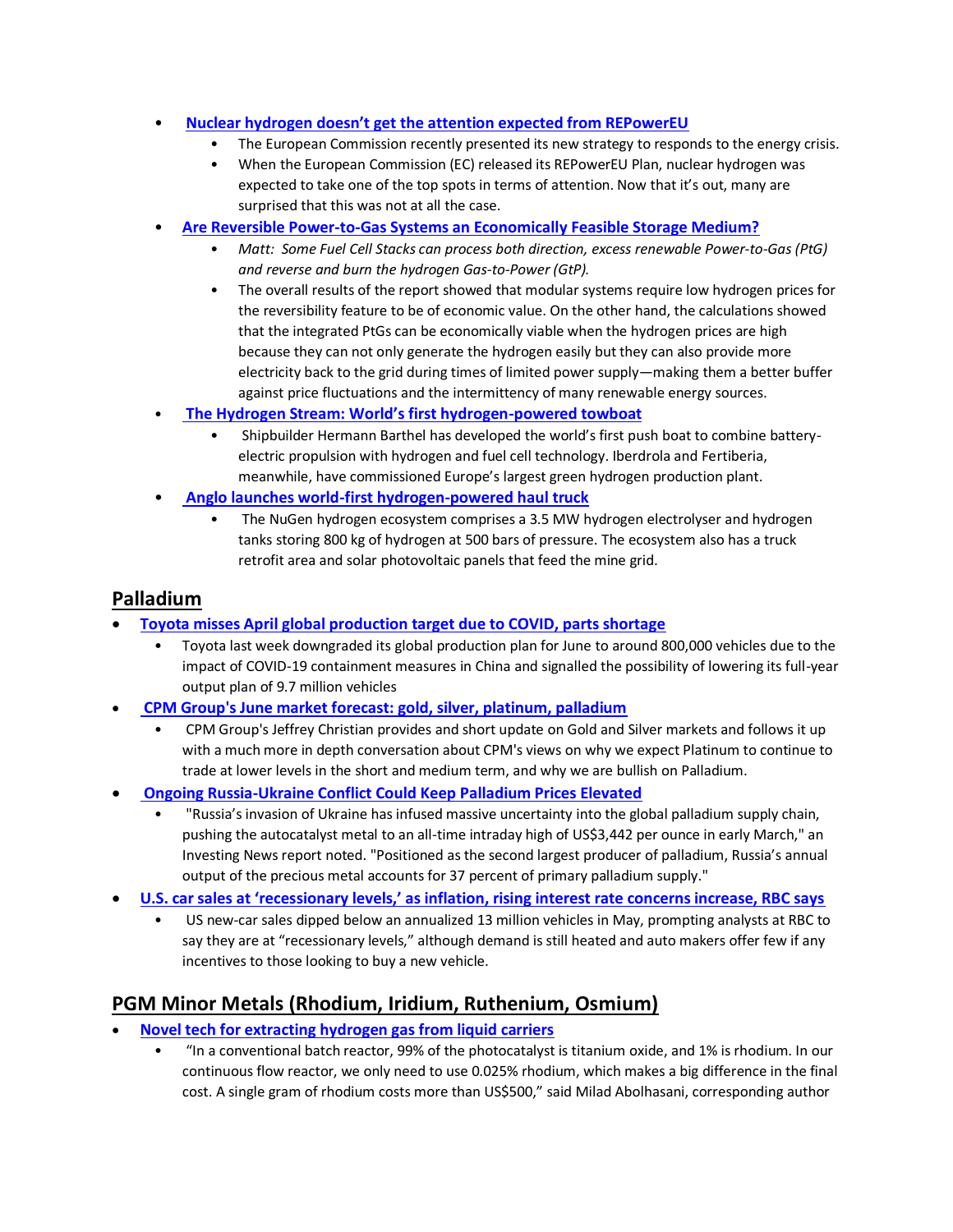of the paper recently published in ChemSusChem. According to the researchers, the system should be easy to scale up or scale out to allow for catalyst reuse on a commercial scale. "You can simply make the tube longer or merge multiple tubes running in parallel." The flow system can run continuously for up to 72 hours before losing efficiency. The catalyst can be "regenerated" without removing it from the reactor in about six hours. The system can then be restarted and run at full efficiency.

- **IrCl Compounds: [Samsung Aiming to Supply OLED Displays for Both iPads and MacBooks](https://www.macrumors.com/2022/06/03/samsung-oled-ipad-macbook-rumors/)**
	- Samsung is planning to build a new production line in South Korea to make larger OLED displays suitable for tablets and notebooks, with the company ultimately aiming to fulfill orders for future Apple products, according to The Elec.
- **[South Korean companies to build \\$1 billion green hydrogen plant in UAE](https://www.reuters.com/business/energy/south-korean-companies-build-1-bln-green-hydrogen-plant-uae-2022-06-03/)**
	- Three South Korean companies have signed an agreement to build a \$1 billion green hydrogen and ammonia production plant in the United Arab Emirates, their UAE partner said on Friday.

# **Clean Energy General News**

- **[Six million UK households now face BLACKOUTS this winter as energy crisis deepens](https://www.express.co.uk/news/science/1617972/energy-crisis-six-million-uk-household-blackouts-winter-russia-eu)**
	- The UK has been sent a dire warning as Russia's invasion of Ukraine could plunge six million households in Britain into blackout this winter.
- **[Hydrogen Or Electric: Why Not Both?](https://oilprice.com/Energy/Energy-General/Hydrogen-Or-Electric-Why-Not-Both.html)**
	- Automakers are racing to build newer, greener vehicles as the world moves away from fossil fuels.
	- Hydrogen and electric-powered vehicles have led the race so far.
	- Now one company is looking to bring both together to create a vehicle with the best of both worlds.
- **[Elon Musk gives ringing endorsement to China's global lead in renewable energy and electric](https://sg.news.yahoo.com/elon-musk-gives-ringing-endorsement-051141412.html)  [vehicles on Twitter and Weibo](https://sg.news.yahoo.com/elon-musk-gives-ringing-endorsement-051141412.html)**
	- "Few seem to realise that China is leading the world in renewable energy generation and electric vehicles," he said in a post on Twitter as well as China's Twitter-like Weibo social-media platform on Monday. "Whatever you may think of China, this is simply a fact."
- **[The World's Biggest Wind Turbines, Visualized](https://digg.com/data-viz/link/world-s-biggest-wind-turbines-visualized-o9NfgMbnbo)**
	- Bruno Venditti put the world's biggest wind turbines into perspective with this animated graphic that shows the biggest turbines have blade that are longer than 100 meters, reach heights of 200 meters and cost nearly \$12 million.

# **BEV / LiB Mineral & Battery Market News**<br>I lithium Prices for the Last Year **Mickel Prices for the Last Year**



**Friday Fix: Lithium \$70,322/mt Nickel \$28,062/mt Cobalt \$74,000/mt**

#### • **[Tesla Reveals New Battery Design that Could Last 100 Years](https://batteriesnews.com/tesla-reveals-new-battery-design-could-last-100-years/)**

- A paper detailing the research, titled 'Li[Ni<sub>0.5</sub>Mn<sub>0.3</sub>Co<sub>0.2</sub>]O<sub>2</sub> as a Superior Alternative to LiFePO<sub>4</sub> for Long-Lived Low Voltage Li-Ion Cells', was published in the Journal of the Electrochemical Society.
- Matt: This new NMC uses very low rates of Cobalt.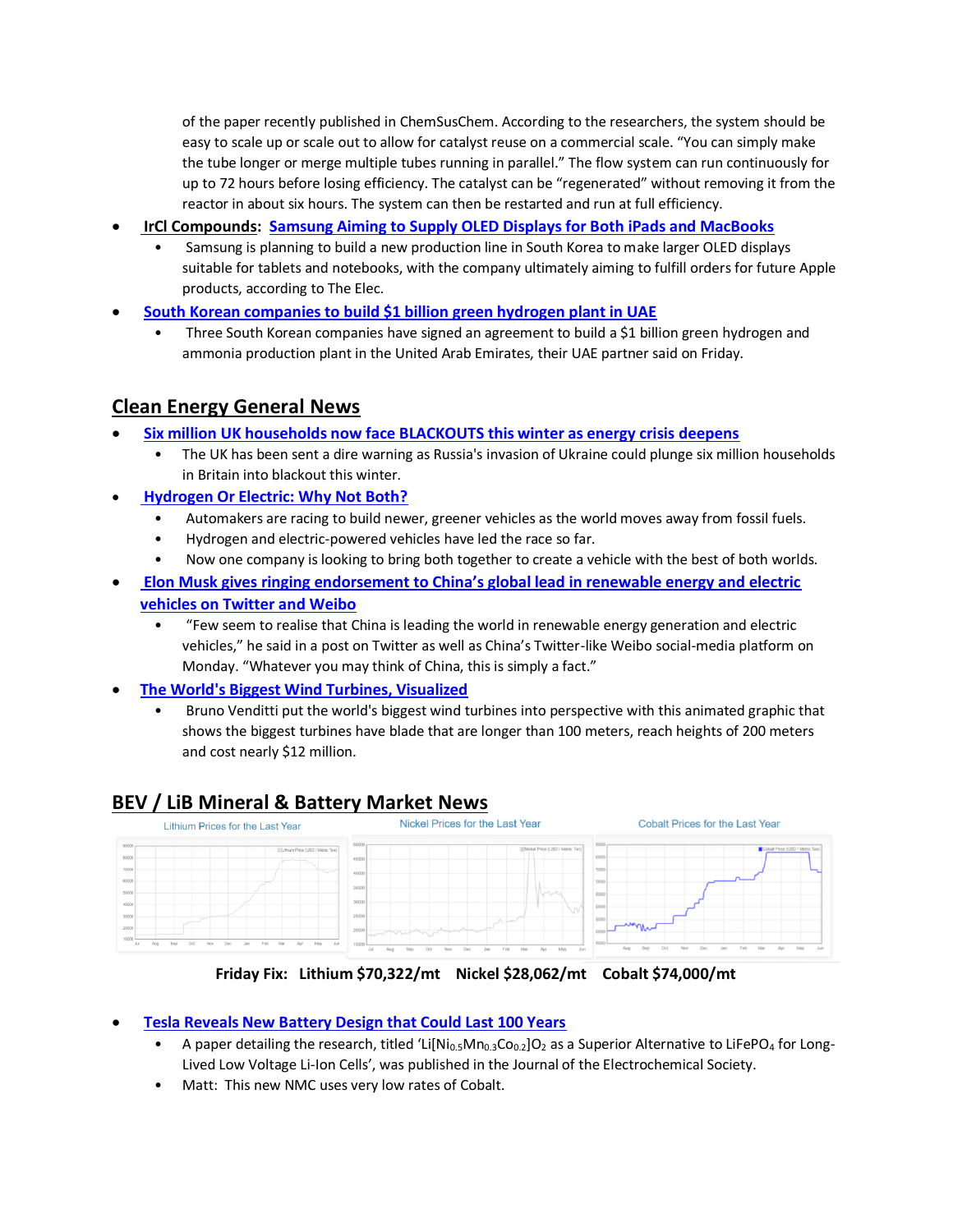- Batteries in current Tesla models are estimated to last for around 200,000 miles, or 20+ years, before charge capacity begins to drop by more than 20%.
- **[Goldman Says Bull Market in Battery Metals Is Finished for Now](https://www.bloomberg.com/news/articles/2022-05-29/goldman-says-bull-market-in-battery-metals-is-finished-for-now)**
	- Cobalt, lithium, nickel to fall in the next two years: Goldman
	- A new bull market may start in the second half of this decade
	- *Matt: I disagree, all three Ni, Co, Li all to enter structural deficits by 2024/25*
- **[Nano One to acquire Johnson Matthey Battery Materials Canada; JM takes stake in AEM](https://www.greencarcongress.com/2022/05/20220526-jm.html)  [electrolyzer pioneer Enapter](https://www.greencarcongress.com/2022/05/20220526-jm.html)**
	- Enapter. Separately, Johnson Matthey announced a strategic partnership with Enapter, a pioneer and commercial leader in Anion Exchange Membrane (AEM) electrolysis. AEM is a next-generation electrolyzer technology that promises to drive down the cost of green hydrogen towards a point where it becomes competitive with fossil fuels.
	- The partnership will include collaborating on the joint development of advanced components for Enapter's AEM stacks. Specialized catalysts will also be supplied, recognising Johnson Matthey's expertise in catalysis.
- **[Li-Cycle And Glencore Announce Global Strategic Partnership; Glencore To Make A \\$200 Million](https://autorecyclingworld.com/li-cycle-and-glencore-announce-global-strategic-partnership-glencore-to-make-a-200-million-investment-in-li-cycle/)  [Investment In Li-Cycle](https://autorecyclingworld.com/li-cycle-and-glencore-announce-global-strategic-partnership-glencore-to-make-a-200-million-investment-in-li-cycle/)**
	- Li-Cycle and Glencore have executed a global feedstock supply agreement under which Glencore will supply all types of manufacturing scrap and end-of-life lithium-ion batteries to Li-Cycle. Li-Cycle and Glencore have also entered into a non-binding Term Sheet for global, long-term strategic contracts, which would complement Li-Cycle's existing off-take and marketing agreements, including:
		- Supply of black mass to Li-Cycle's Hubs
		- Off-take of black mass from Li-Cycle's Spokes
		- Off-take of battery-grade end products produced by Li-Cycle's Hubs
		- Off-take of by-products from Li-Cycle's Spokes and Hubs, and
		- Supply of sulfuric acid, one of the key input reagents for Li-Cycle's Hubs
	- Upon execution of the commercial agreements, Glencore will make a \$200 million investment in Li-Cycle and Glencore will have the right to nominate one board member to the Li-Cycle board. Li-Cycle has agreed to nominate Kunal Sinha, Glencore's Head of Recycling, to the Li-Cycle Board of Directors.

#### • **[EV battery costs to increase by 22% over the coming years](https://www.team-bhp.com/news/ev-battery-costs-increase-22-over-coming-years)**

- Battery cell production cost is expected to fall to US\$110/Kwh in 2023, before peaking at US\$138/kWh in 2026. Post this, the cost will gradually begin to reduce, maybe to prices as low as US\$90/kWhr in the next decade. The spike in the cost of battery cells between 2023 & 2026 is said to be due to the sharp demand for key raw materials, including lithium. Prices of EVs in 2026 will be anywhere between \$1,500 - \$3,000 more than today.
- **[Elon Musk feels 'super bad' about economy, needs to cut 10% of Tesla jobs](https://www-theglobeandmail-com.cdn.ampproject.org/c/s/www.theglobeandmail.com/amp/business/international-business/us-business/article-elon-musk-feels-super-bad-about-economy-needs-to-cut-10-of-tesla-jobs/)**
	- Tesla CEO Elon Musk has a "super bad feeling" about the economy and needs to cut about 10% of jobs at the electric carmaker, he said in an email to executives seen by Reuters.
	- The message, sent on Thursday and titled "pause all hiring worldwide", came two days after the billionaire told staff to return to the workplace or leave, and adds to a growing chorus of warnings from business leaders about the risks of recession.

## • **[Nickel Miners' News For The Month Of May 2022](https://seekingalpha.com/article/4515747-nickel-miners-news-for-may-2022)**

- Nickel spot prices were significantly lower the last month and LME inventory was slightly lower.
- Nickel market to swing to mild surplus persisting beyond 2022: Nornickel.
- Vale signs long-term nickel supply deal with Tesla.
- Nickel Mines signs binding agreement to acquire the Siduarsi Nickel-Cobalt Project in Papua, Indonesia.
- Horizonte Minerals Plc breaks ground at the Araguaia Nickel Project in Brazil.
- Amur Minerals proposed sale of the Kun-Manie Project for US\$ 105 million.